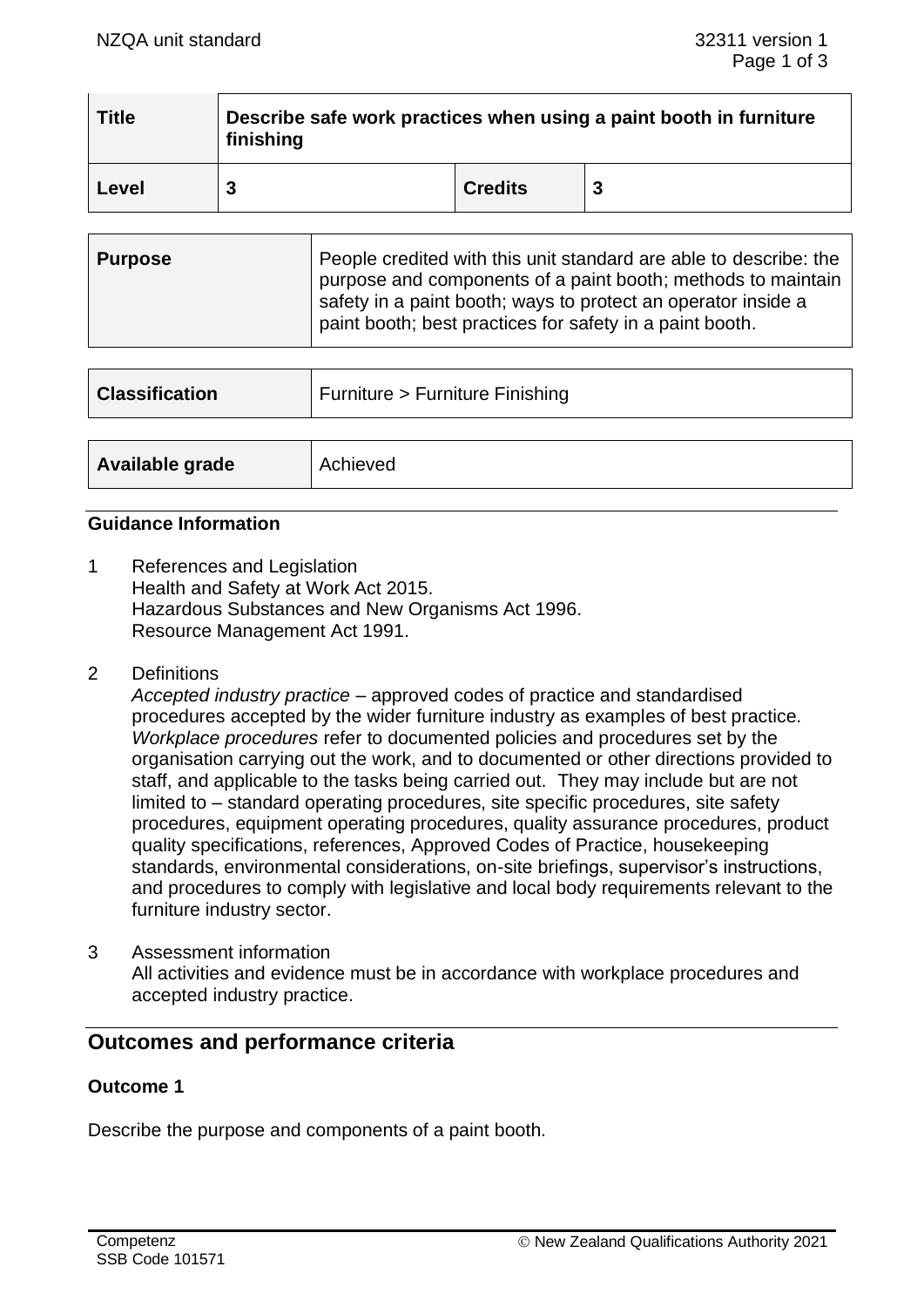# **Performance criteria**

- 1.1 The components of a paint booth are described.
- 1.2 The purpose of the paint booth and its components is described.

## **Outcome 2**

Describe methods to maintain safety in a paint booth.

## **Performance criteria**

- 2.1 Methods to maintain safety in a paint booth are described.
	- Range includes but is not limited to  $-$  toxic fumes, use of personal protective clothing, signage, maintenance of filters and spray guns.
- 2.2 Practices that will allow for proper finishing environment and safety of operators are described.
	- Range includes but is not limited to  $-$  maintaining cleanness of paint booth, spray guns, filters; application process; booth component maintenance.
- 2.3 Actions forbidden in a paint booth are described.
- 2.4 Actions that result in a fire explosion in a paint booth if a source of ignition is introduced are described.

#### **Outcome 3**

Describe ways to protect an operator inside a paint booth.

#### **Performance criteria**

- 3.1 Methods used to protect an operator inside a booth are described.
	- Range includes but is not limited to protection against toxic materials, permanent allergies to dangerous chemicals, high noise levels.

## **Outcome 4**

Describe best practices for safety in a paint booth.

#### **Performance criteria**

- 4.1 Safe methods of storage of paint and hazardous liquids are described.
- 4.2 The safe mixing of paint is described.
- 4.3 The need for clean-up and maintenance is described.